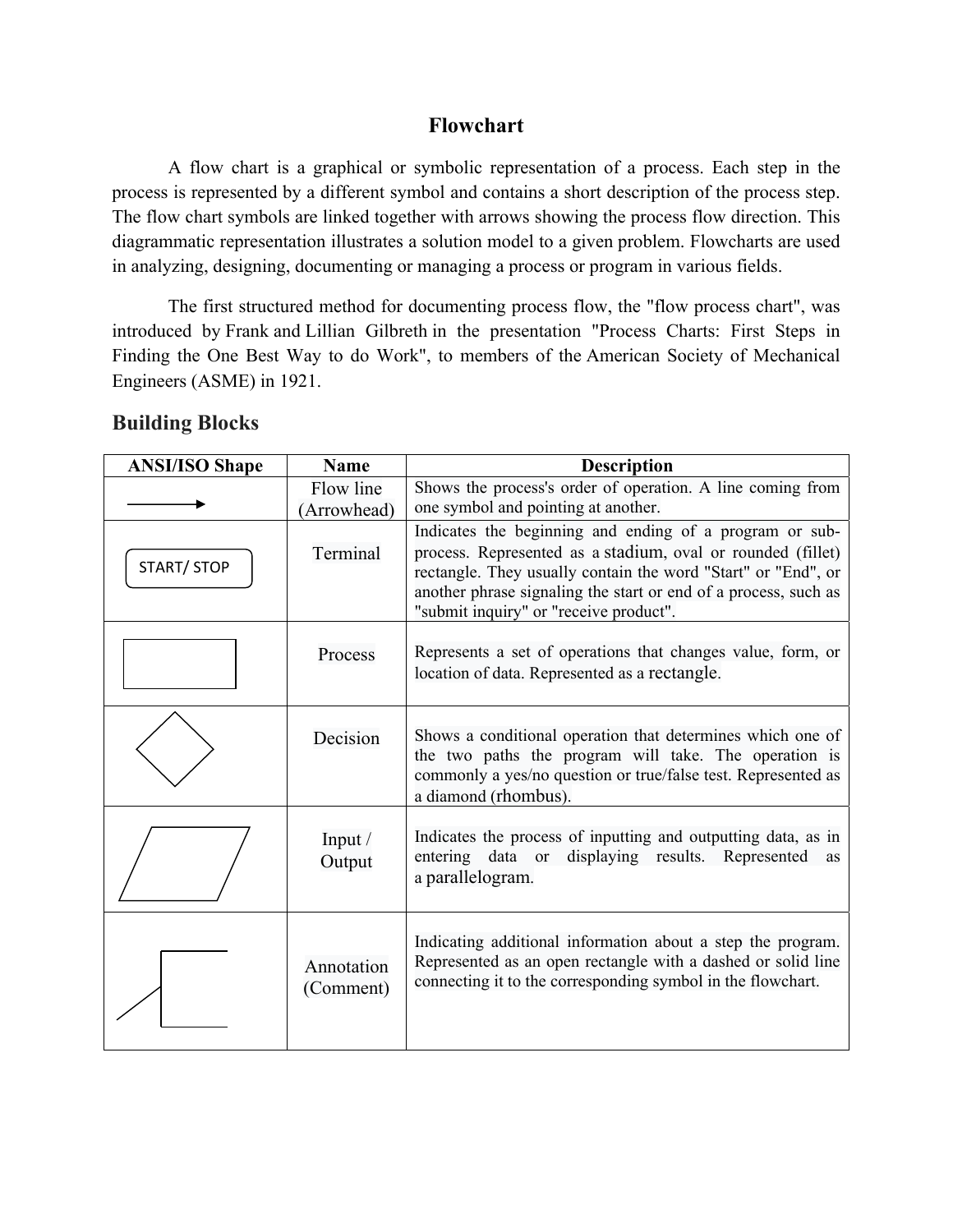|  | Predefined<br>Process |  |  |  |  |  |  | Shows named process which is defined elsewhere.<br>Represented as a rectangle with double-struck vertical edges. |
|--|-----------------------|--|--|--|--|--|--|------------------------------------------------------------------------------------------------------------------|
|--|-----------------------|--|--|--|--|--|--|------------------------------------------------------------------------------------------------------------------|

## **Flowcharts are helpful for:**

- 1. Aiding understanding of relationships among different process steps
- 2. Collecting data about a particular process
- 3. Helping with decision making
- 4. Measuring the performance of a process
- 5. Depicting the structure of a process
- 6. Tracking the process flow
- 7. Highlighting important steps and eliminating the unnecessary steps

# **Types of flowcharts**

Different authors describe various types of flowcharts in different terms. These people include published experts such as Alan B. Sterneckert, Andrew Veronis, Marilyn Bohl and Mark A. Fryman.

Sterneckert, in his 2003 book "*Critical Incident Management"*, listed four popular flowchart types, framed around the concept of flow controls rather than the flow itself:

- **Document Flowcharts:** These "have the purpose of showing existing controls over document-flow through the components of a system. … The chart is read from left to right and documents the flow of documents through the various business units."
- **Data Flowcharts:** These show "the controls governing data flows in a system. ... Data flowcharts are used primarily to show the channels that data is transmitted through the system rather than how controls flow."
- **System Flowcharts:** These "show the flow of data to and through the major components of a system such as data entry, programs, storage media, processors, and communication networks."
- **Program Flowcharts:** These show "the controls placed internally to a program within a system.

## **How to plan and draw a basic flowchart**

1. **Define your purpose and scope.** What do you hope to accomplish? Are you studying the right things with appropriate start and end points to accomplish that purpose? Be detailed enough in your research but simple enough in your charting to communicate with your intended audience.